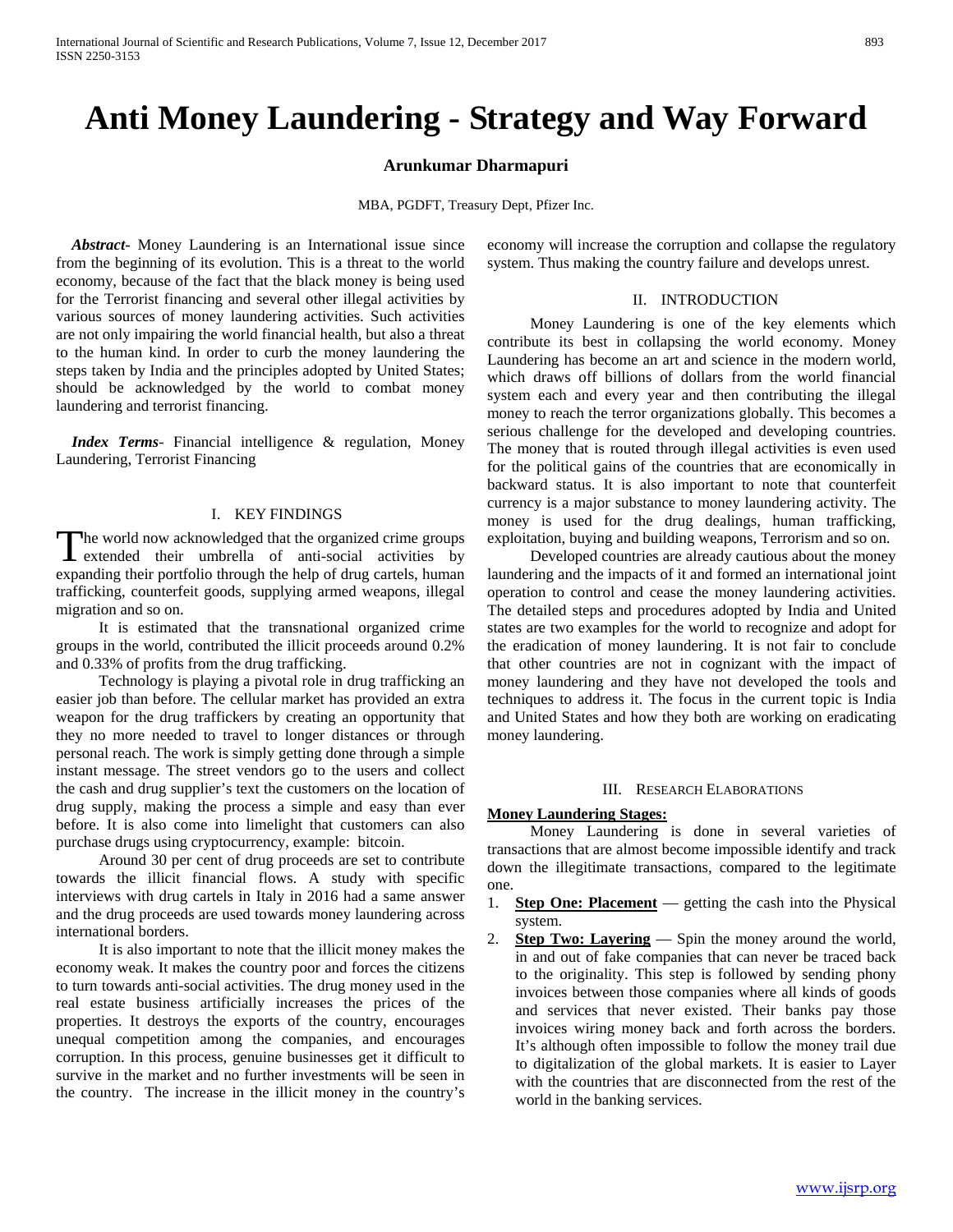# The Money-Laundering Cycle



(**Source:** [http://www.unodc.org/unodc/en/money-laundering/laundrycycle.html\)](http://www.unodc.org/unodc/en/money-laundering/laundrycycle.html)

**3. Step Three: Integration** — bringing the illicit money into the real estate, investments, buying luxury assets etc. are the done in the final stage of Integration. It is highly impossible to determine the difference between legal and illegal assets due to the fact that the money once invested in these activities, transfers the hands, banks and finally into the financial systems across the globe.

#### **How big is the problem:-**

 The world of transnational crime- The first official estimate was in 1998 by the International Monitory Fund, which estimate about 2% to 5% of global GDP, or \$900 billion US dollars of black money is flowing across the world economy. The latest report that was updating it was the United Nations Office on Drugs and Crime Report in 2011, which is consistent with the IMF numbers. 3.6% of the global GDP is illicit proceeds.

 The ratios of socio economic costs to the economy from \$1 of illicit drug proceeds, it's a 2 to 1 ratio globally and the United States is 3 to 1. That means for every \$1 of illicit drug money costs \$3 for the society to address all the issues associated with it.

#### **Demonetization in India- A lesson for the rest of the world**

 On November 8, 2016; India announced the demonetization of Rs 500 and Rs 1000 currency notes and introduced new Rs 500 and Rs 2000 currency notes to curb the contraband currency notes. The impact of demonetization automatically helps in eradicating terrorism financing, funding to infrastructure projects through illegal money, financing to antisocial elements to create political unrest. Demonetization helped India at large with the immediate effect by making billions of contraband currency into just a piece of paper, which stopped funding to the antisocial elements that used to create political unrest in some of the world renowned tourist parts of the country like Jammu and Kashmir. However the immediate effect of demonetization to the general public was felt heavily during the first two months of the implementation and banks, ATM's ran out of the currency notes, creating panic among general public. In support to the anxiety of the general public, media played a key role in relatively negative propaganda on the demonetization, supporting the opposition political parties. The negative publicity slowly vanished and a confidence was developed in the public due to the RBI interference during the end of 2016 and introduced the new Rs 500 and Rs 2000 currency notes in the early 2017 helped the banks and post offices gain the public trust about the timely support of central govt. Public slowly understood the importance of demonetization through the banks, post offices and subsequently media's support to the government's move is a big plus point.

 The impact of demonetization is seen on several sectors of the economy. The major impacted sector is the financial sector, which is highlighted below.

- **(a) Retail Sector:** The retail sector has seen a major decline in the growth due to lack of availability of currency notes in the general market, which set the general public to limit their spending on retail sector.
- **(b) Increase in retail savings:** The impact of demonetization helped the banks in getting more retail savings, thus increased the balance sheet of the banks.
- **(c) Increase in the bank accounts:** Demonetization helped generating five crore new bank accounts under various government schemes within 1 year from the date of implementation**.**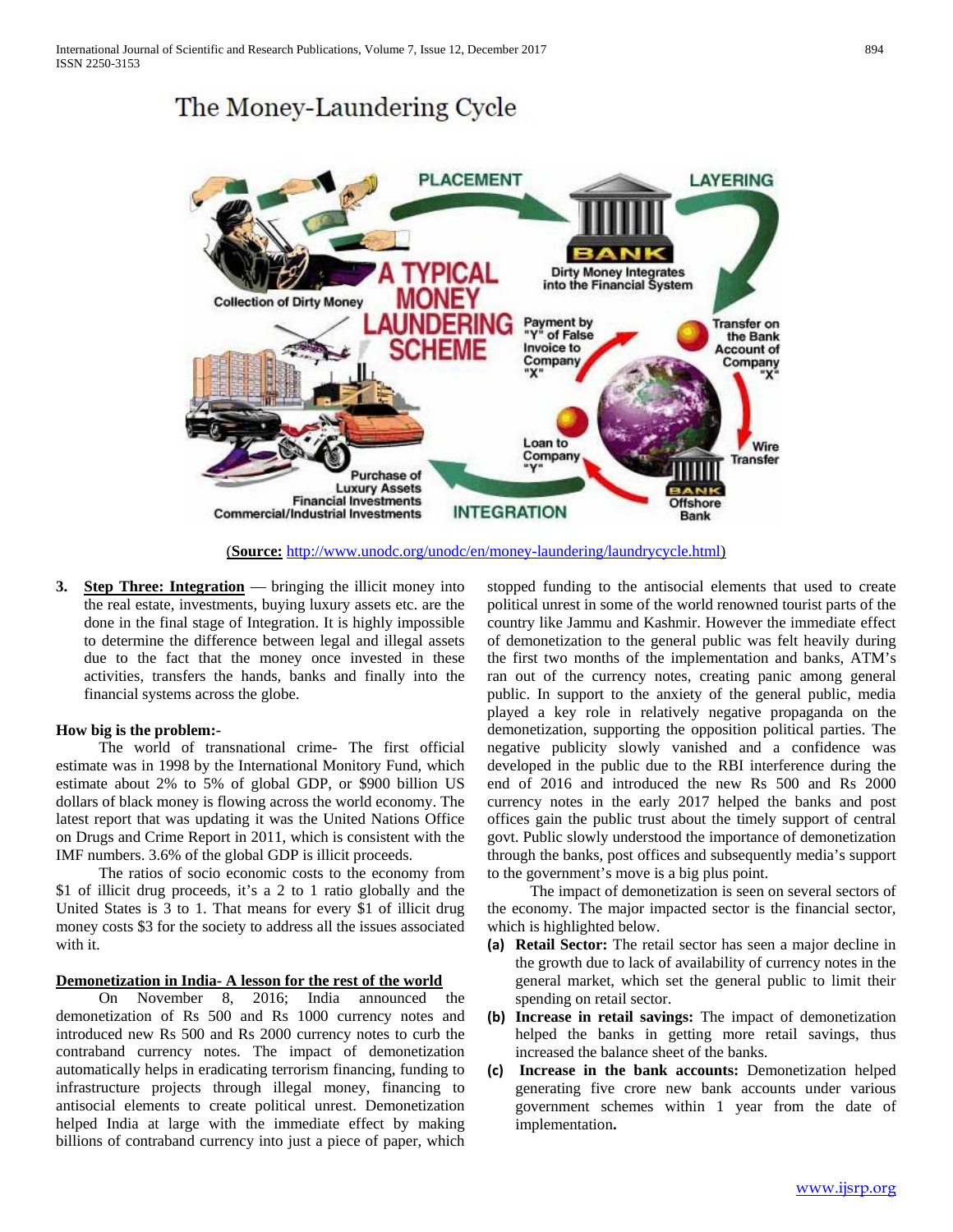- **(d) An eye on unusual financial transactions:** An amount of < Rs Two trillion is estimated of depositing into the various savings and govt scheme accounts into the banks by various fraudulent modes of financial disposition.
- **(e) Decrease in lending rates:** The increase in savings and current account balances with the deposits of general public, banks received costless monies into their books, which helped in reducing the lending rates.
- **(f) Increase in investments:** A great amount of household savings are diluted towards mutual funds and Insurance sector due to the demonetization
- **(g) More retail digital payments:** Demonetization helped the economy in alternate payments mechanism. General public started using various means of card payment services and thus increase digital payments.
- **(h) Increase in contraband currency circulation:** Antisocial activists started circulating/ disposing off the contraband currency into the general public to get rid of the currency before Dec 31, 2016.

Before the implementation of demonetization on Nov  $8<sup>th</sup>$ , 2016; Indian Govt has introduced a new act to curb black money **"THE BLACK MONEY (UNDISCLOSED FOREIGN INCOME AND ASSETS) AND IMPOSITION OF TAX ACT, 2015" and** reviewed the Older "Benami Transactions (Prohibition) Act, 1988" and made various changes to it, keeping in mind the upcoming demonetization and released it as "Benami Transactions Act, 2016".

 The govt has given an opportunity to the general public to disclose the undisclosed income, voluntarily through "Income Declaration Scheme (IDS) between June 2016 to Sep 2016; without exempting the tax deduction. Govt started tracking on all large scale investments on various precious metal purchases and made it compulsory to provide Permanent Account Number (PAN) for all money dealings in excess of Rs 200,000.

The plan for demonetization on November  $8<sup>th</sup>$ , 2016 is a perfect step with a lot of back ground work done by the Govt of India to curb the illegal and illicit money in the country.

# **The after effects of Demonetization:**

 Within the 12 months from the date of demonetization, nearly 99% of the demonetized currency was back into the banks through various sources of currency exchange options provided by Govt of India. With that said, the value of notes in circulation was reduced by 20.2% and the volume of currency in circulation has increased by 11.1%.

 It is also visible that the digital transactions increased with the decrease of money in circulation.

| October, 2016 | 870   |
|---------------|-------|
| November, 16  | 1020  |
| December, 16  | 1490  |
| January, 2017 | 1460  |
| Febraury, 17  | 1310  |
| March, 17     | 1560  |
| April, 17     | 1560  |
| May, 17       | 1430  |
| June, 17      | 1360  |
| July, 17      | 1380  |
| August, 17    | 1380  |
| Total         | 14820 |

# **Monthly digital transactions (Rs in Million)**

 With the increase in digital transactions, it is also observed that an increase in the electronic frauds during the same period of demonetization in India.

# **Cyber Frauds:**

 There were 13,083 cases of electronic wallets and electronic payment reported for the FY 14-15 and the cases increased to 16,468 for the FY 15-16. In order to curb the electronic crimes, Govt of India is also created cyber forensic labs.

## **The issue so far:**

By the end of Nov 2017, approximately  $\leq 85\%$  of the debarred money has been deposited into the banks and started re circulation into the market. That means the general public re invented a safe mechanism to deal with the cash even though the limit for cash transactions are Rs 200,000 only.

## **Drawbacks:**

 It was understood that the demonetization was announced without printing the sufficient new currency. The banks, ATM's were empty within a period of 2 weeks from the date of demonetization due in sufficient supply of smaller denominations in the place of Rs 500 and Rs 1000 notes.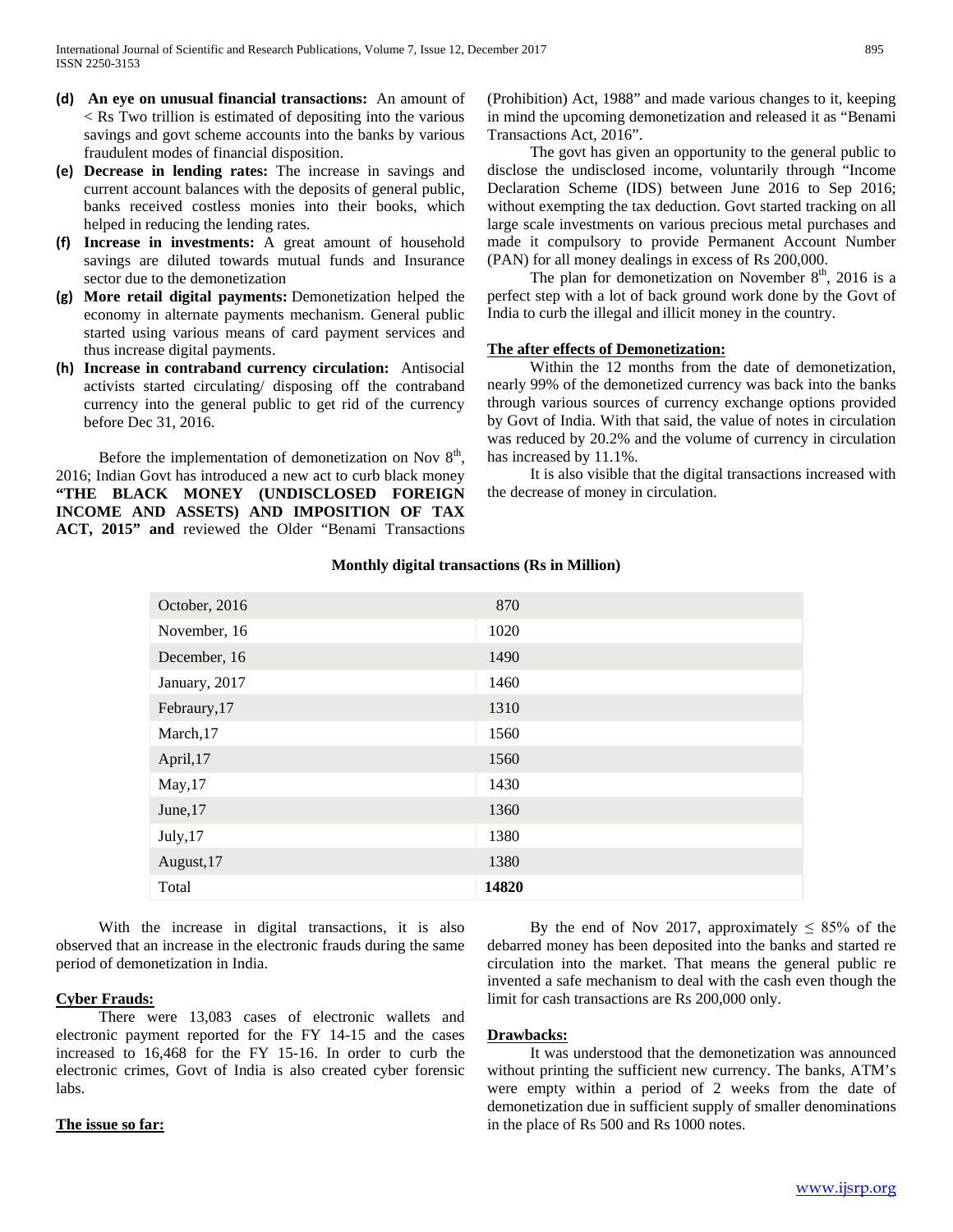Prior issuance of ATM cards to all the customers of the banks would have helped in reducing the chaos of cash withdrawals inside the bank premises. It was also noted that there were enormous amount of que's outside the banks for the withdrawal and deposit of currencies causing several incidents of death to general public.

 General public started approaching money launders to get their existing Rs 500 and Rs 1000 notes exchanged, in lieu of the abnormal Que outside the banks for the exchange of demonetized currency. Money launders started using the fictitious accounts to deposit the illicit money they collected through the chain and started exchanging the currency by bribing the bank officials. It was also noted that Gold and other related investments are increased right after the demonetization; due to the fact that Gold merchants started accepting illicit money in exchange of gold and bringing back the debarred money into the system for recirculation through illegal processes.

## **Result of demonetization in India:**

- Banks kept on monitoring on all the bank accounts and was observed that  $\leq 0.2$  million illegal bank accounts are frozen during the period of demonetization. There are also 0.30 million directors are barred from the companies for having financial maneuvers.
- The IT department of India served warning letters and investigated on the persons who exceeded in depositing the demonetized currencies into their bank accounts.
- It is also observed that demonetization has halted the political unrest and militancy in Jammu & Kashmir, due to

the fact that there is no enough currency in circulation to be supplied to the political miscreants in the area. However this is a temporary phenomenon in the area of Kashmir.

- Demonetization helped the Govt to identify those individuals with a huge amount of debarred cash in their personal lockers and not able to get away with their illegal money.
- It is also noted that debarring Rs 500 and Rs 1000 notes helped the country fight against the terrorist activities within the country and also temporarily halted the activities from the neighboring countries who supply counterfeit currency into India.
- Businessmen started paying advance income tax and declare the demonetized currency by surrendering the excess money and converting it to white money.
- There will be only positive outcomes over a period of 3-4 years from the date of demonetization and the result will be much a welcome approach for the Govt of India.

## **United States:**

 As of Nov 2017, currency in circulation—that is, U.S. coins and paper currency in the hands of the public—totaled about \$1.6 trillion dollars. The amount of cash in circulation has risen rapidly in recent decades and much of the increase has been caused by demand from abroad. The Federal Reserve estimates that the majority of the cash in circulation today is outside the United States. The below chart depicts the actual Billions of Dollars in circulation from 04/01/1984 to 22/11/2017.





This includes both notes and coins held in the hands of the public and in the safe rooms of the depository institutions. About 0.33% of the unfit for circulation currency notes are destroyed by Fed every year. For example, a \$1 bill is the most circulated currency, stays in the market for a period of approx. 5.9 yrs ; \$ 100 note for

approx. 15 years.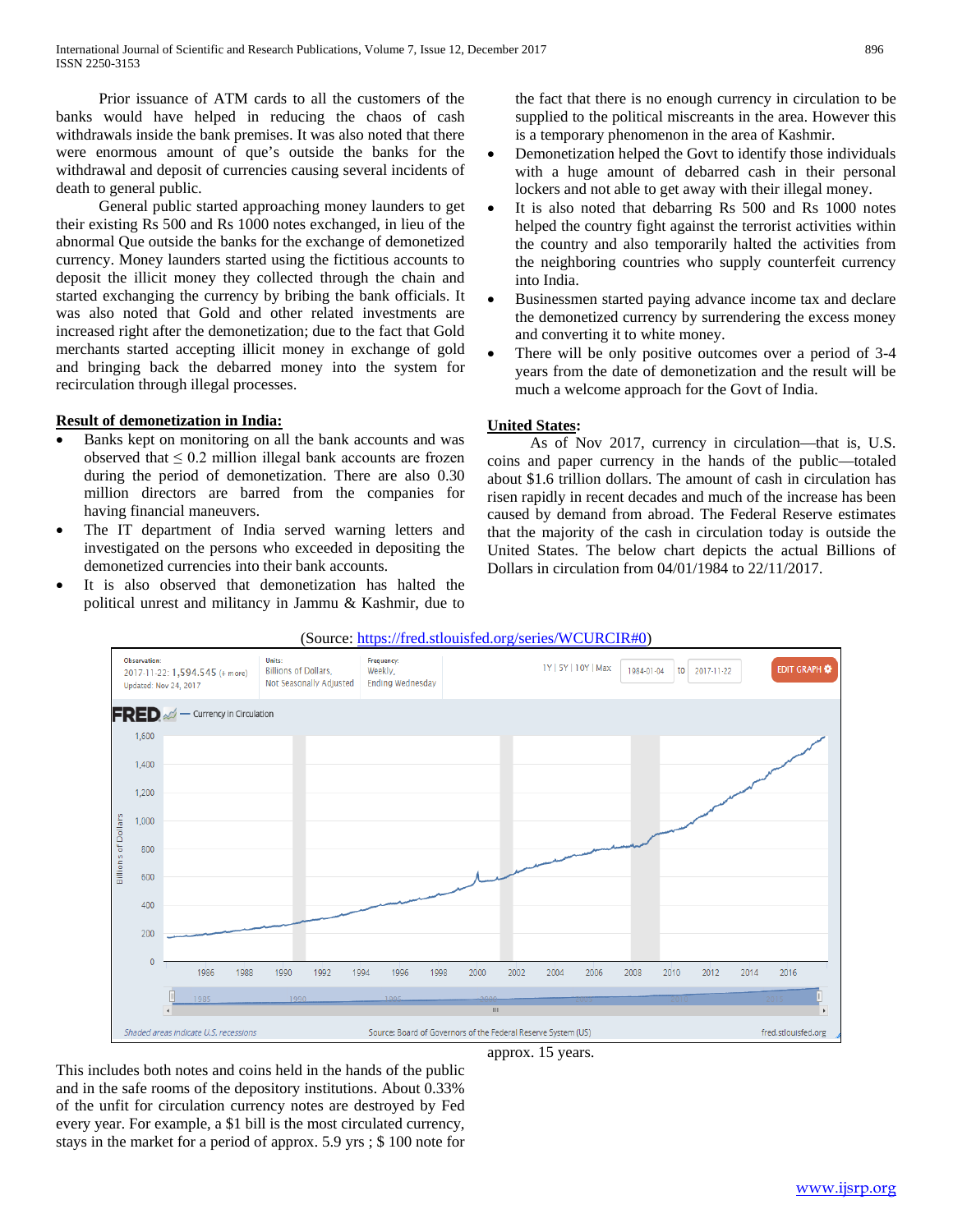| <b>DenominationLife</b><br>of Bill |  |
|------------------------------------|--|
| <b>Expectancy</b><br>(Years)       |  |
| 5.9                                |  |
| 4.9                                |  |
| 4.2                                |  |
| 7.7                                |  |
| 3.7                                |  |
| 15                                 |  |
|                                    |  |

(Source : https://www.newyorkfed.org)

 The Fed requests for new currency from the (BEP) Bureau of Engraving and Printing, which manufactures the required currency and sends it directly to the Reserve Banks. Unlike the other countries, United States maintains only 6 small Denomination bills in circulation which helped the country to prevent hoarding of physical cash. However it continuously striving to prevent money laundering.

 The United States received failing scores for its efforts to prevent the laundering of criminal proceeds by shell companies, accountants and real estate agents, the Financial Action Task Force (FATF) said in a report ( Source: Reuters)

 There are many loopholes in the law enforcement; which led the illicit, counterfeit and contraband money flow into US economy. However Financial Action Task Force "FATF's" relentless efforts in curbing the Anti money laundering, Antiterrorist financing etc. are highly effective and FATF has implemented innovative tools and techniques to monitor and control the anti-money laundering .

 FATF gave non-complaint to Washington due to the lack of monitoring of non-financial institutions involvement in the money laundering activities. Mostly the non-financial institutions are named as realtors and law firms.

 **In the United States real estate agents are excluded from the scrutiny and disclosure of suspected money laundering activities by their customers into the purchase of properties through illicit money.** FATF noticed and brought these activities into lime light, which raised concerns on Washington and its lake of monitoring.

 New York states banking regulation body accused Standard Charted Bank of assisting around \$250 bn through money laundering activities between 2001-2007. Regulators charged the bank with numerous counts of charges of knowingly engaging in different fraudulent activities to assist around and into the financial systems with its dollar denomination currencies around the world. This depicts an example of why US banks are more attractive towards money launderers. It is also unclear about how much money went towards financing nuclear program and terrorist financing. The bank altered the reports of the source for wire transfers. The bank used series of codes to wire transfer money into Iran, showing various sources of money.

 More recently HSBC, Bank of America and Wachovia are also been investigated and accused of helping Mexican drug traffickers, laundered their illicit funds through the American banking system.

 The United States has some of the strictest Anti-money laundering laws in the world plus a regulatory environment capable of investigating the reported cases. However it is very common to have some prominent contacts among the bankers and drug traffickers in money laundering activities by paying huge incentives. US has become a safest path to the money launderers through passing the money through US banking systems and once the money moves out of US, is declared as genuine money in most of the cases.

 Regulators are more concerned on the most non regulated financial systems in the world, from where the money laundering is done through a series of transactions showing it as a legitimate transaction. However it is very difficult for the regulators to monitor on each and every financial transaction about their legitimacy. Regulators are dependent on banks to notify on any suspicious activities. It depends on the banks to notify regulators on which is a suspicious transaction or comingle with lawyers in justifying the transactions as legitimate. The process of close monitoring is not eradicating the money laundering, however it is making the money laundering expensive with the involvement of more number of players to it. Tax evasion is added as an offence to the money laundering prosecution in 2012 as a global standard.

With this stated, US is expanding its Real Estate Data targeting Los Angeles, San Diego, SFO, Brexar county-Texas, New York City, Miami. There are triggers which are associated with each of these counties, so that regulators start investigating more into the real estate transactions.

 In order to further strengthen the regulatory in the United States, FinCEN (**Financial Crimes Enforcement Network)** was introduced by order of the Secretary of the Treasury on April 25, 1990 to include regulatory responsibilities. FinCEN's developed an information technology portal called FinCEN Portal and Query System, which migrated with 11 years of data into FinCEN Query. It is a search engine like Google and it is a "one stop shop" accessible via the FinCEN Portal allowing wide range of searches across more fields than before and resulting in more outputs. Since September 2012 FinCEN generates 4 new reports: Suspicious Activity Report (FinCEN SAR), Currency Transaction Report (FinCEN CTR), the Designation of Exempt Person (DOEP) and Registered Money Service Business (RMSB). These reports are used to track, identify and take further actions to curb money laundering and terrorist financing. (Source:

[https://en.wikipedia.org/wiki/Financial\\_Crimes\\_Enforcement\\_Ne](https://en.wikipedia.org/wiki/Financial_Crimes_Enforcement_Network)  $twor_k$ )

# IV. CONCLUSION

 The threat to the world economy through money laundering is immense and it is 2 to 3 times expensive to prevent the society from the impact of these illicit activities through money laundering. Not only it is expensive, but also it is a major challenge to the regulatory authorities to identify the money laundering agencies and take a criminal action against them due to the political, local and international boundaries and restrictions. Bilateral and Multilateral agreements with the countries which are more active towards the prevention and control of anti-money laundering should come forward and work closely for the global cause. It is also pertinent to state that money laundering is a global threat due to the fact that there are